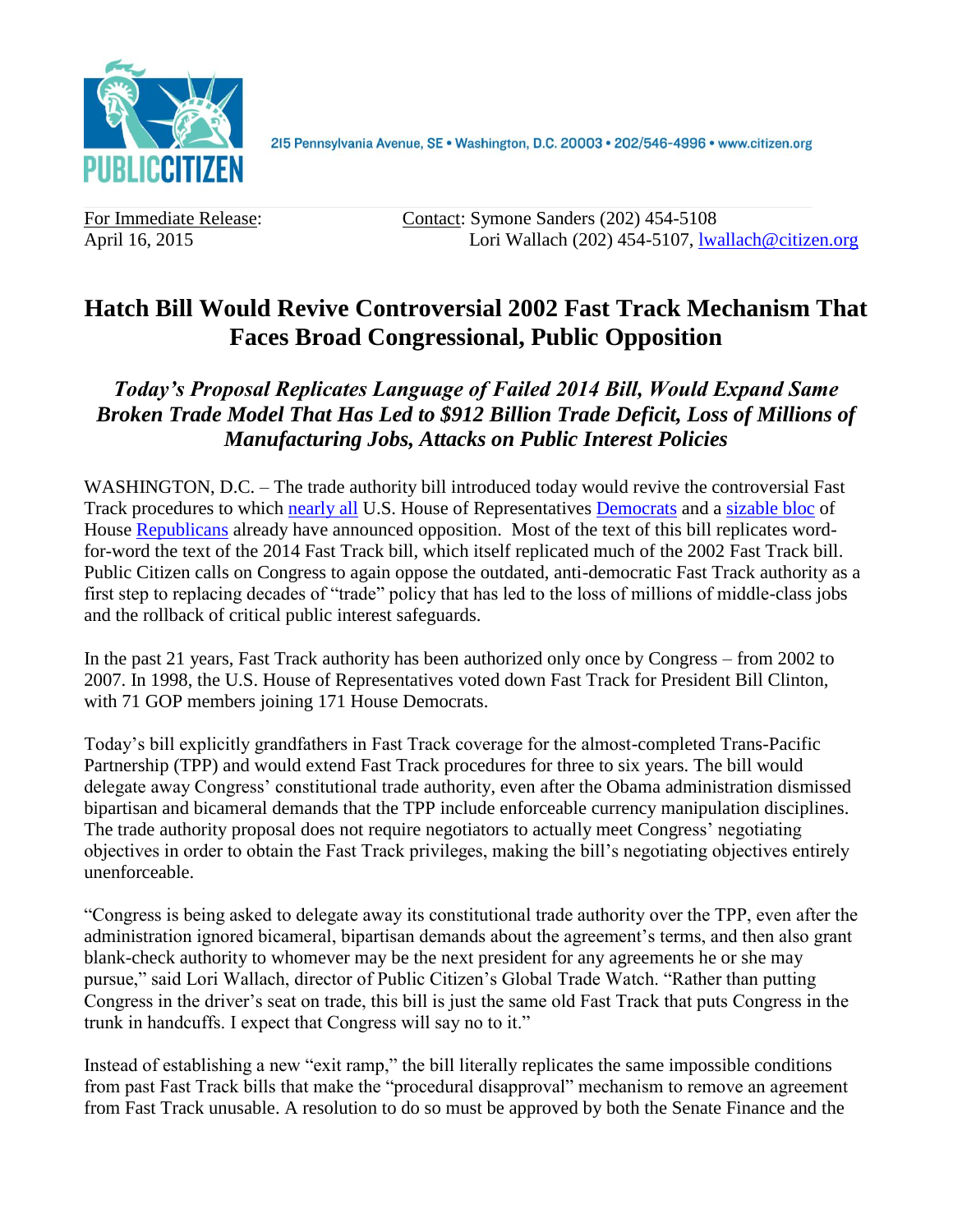House Ways and Means committees and then be passed by both chambers within 60 days. The bill's only new feature in this respect is a new "consultation and compliance" procedure that would only be usable *after an agreement was already signed and entered into,* at which point changes to the pact could be made only if all other negotiating parties agreed to reopen negotiations and then agreed to the changes (likely after extracting further concessions from the United States). That process would require approval by 60 Senators to take a pact off of Fast Track consideration, even though a simple majority "no" vote in the Senate would have the same effect on an agreement. In contrast, the 1988 Fast Track empowered either the House Ways and Means or the Senate Finance committees to vote by simple majority to remove a pact from Fast Track consideration, with no additional floor votes required. And, such a disapproval action was authorized *before* a president could sign and enter into a trade agreement.

"Chairman Hatch said he would never accept changes that make it possible for Congress to remove Fast Track from an agreement that does not measure up, and he got his way," said Wallach. "What is being advertised as a new safeguard is not an exit from Fast Track's confiscation of Congress' policymaking prerogatives, but new curtains hung over the same brick wall."

Today's bill faces long odds for approval. Members of Congress who supported past trade initiatives have been angered by the extreme secrecy of TPP negotiations and the administration's refusal to include currency disciplines in the pact.

The bill proposed today makes only minor adjustments to the Hatch-Camp-Baucus Fast Track bill that was dead on arrival in the House when it was introduced in 2014. At the time, only eight out of 201 House Democrats supported the bill and House GOP leaders could not count more than 100 members as "yes" votes. Since then, 14 of the 17 current freshman Democrats in the House have signed letters opposing Fast Track despite pressure from the administration. And, in contrast to past Congresses, a sizable bloc of freshmen GOP members has refused to declare support for Fast Track despite a corporate lobby push.

"This bill is a repeat of the Fast Track proposal that died a quick death one year ago," said Wallach. "The only difference is that that congressional opposition to the very concept of Fast Track authority has grown."

The bill comes despite broad and growing opposition to Fast Track and the TPP. A 2015 bipartisan [poll](http://blogs.wsj.com/washwire/2015/01/21/poll-finds-agenda-gap-between-leaders-american-people/) from the *Wall Street Journal* and *NBC News* shows that 75 percent of Americans think that the TPP should be rejected or delayed. In recent weeks, voters in Maryland, [Oregon,](http://www.wsj.com/articles/activists-in-blimp-rv-target-sen-ron-wyden-over-trade-deal-1428444536) [Washington,](http://www.goskagit.com/all_access/demonstrators-oppose-expedited-procedure-for-international-trade-deals/article_1fb5782b-7ed8-583e-be28-faf6b942c111.html) [Connecticut](http://www.ctpost.com/local/article/Protest-attacks-Himes-stance-on-trade-6094227.php), [Colorado](http://www.dailycamera.com/editorials/ci_27824422/editorial-jared-polis-and-free-trade) and other states protested against Fast Track, citing the devastating impact past Fast Tracked pacts have had on local jobs, small businesses and farmers. [Recent data](http://citizen.org/2014-trade-data) show that similar trade deals have already pushed the United States to the precipice of a historic \$1 trillion trade deficit, contributed to the loss of five million American manufacturing jobs and increased U.S. income inequality.

Today's bill, sponsored by U.S. Senate Finance Committee Chair Orrin Hatch (R-Utah), House Ways and Means Chair Paul Ryan (R-Wis.) and Finance Committee Ranking Member Ron Wyden (D-Ore.), failed to attract a single House Democratic sponsor. Today's bill would:

 Empower the executive branch to unilaterally select partner countries for a trade pact, determine an agreement's contents through the negotiating process, and then sign and enter into an agreement –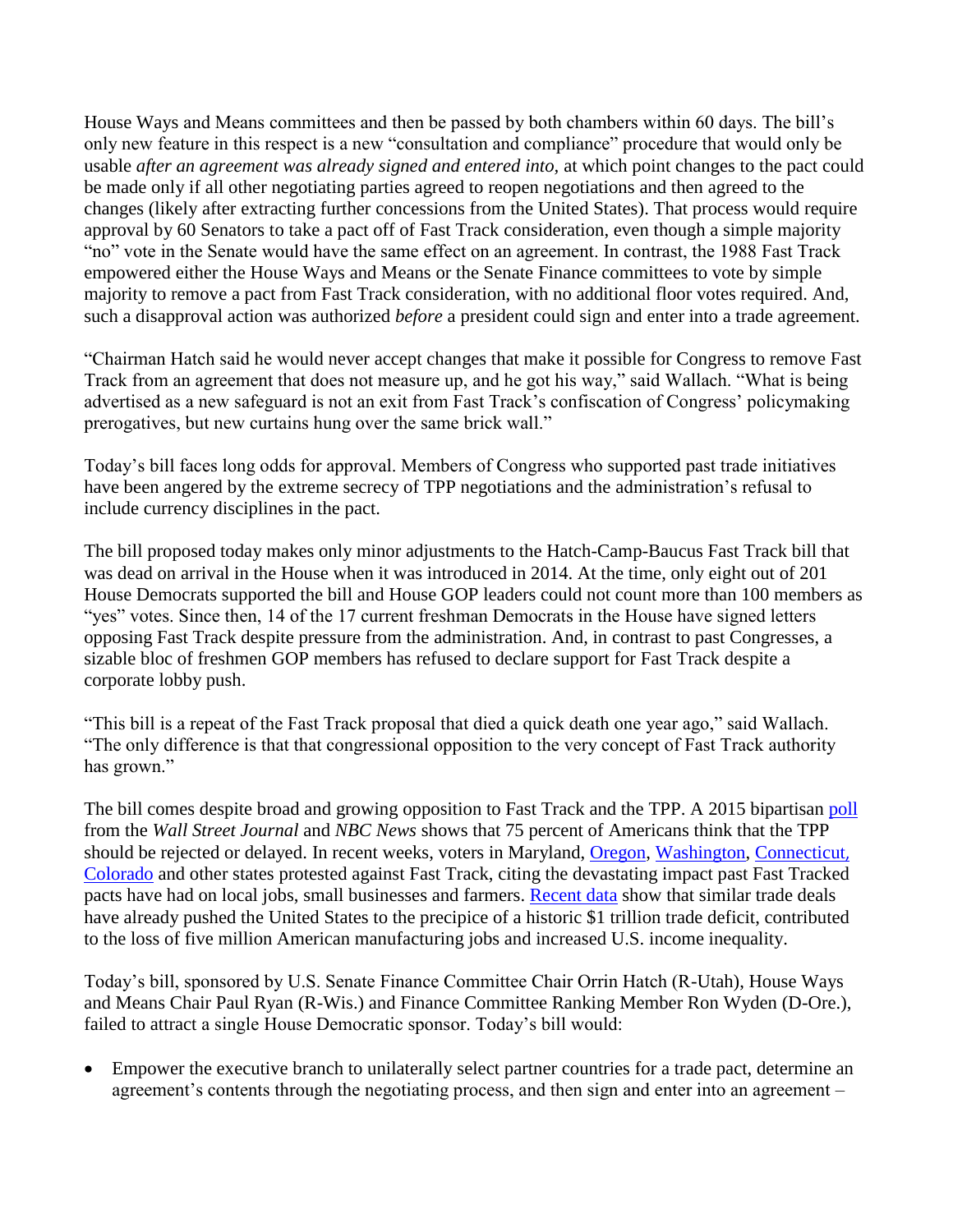all *before* Congress voted to approve a trade pact's contents, *regardless of whether a pact met Congress' negotiating objectives;*

- Authorize the executive branch to write legislation containing any terms the White House decides are "necessary or appropriate" to implement the pact. Such legislation would not be subject to normal congressional committee review and markup, meaning this and future administrations could include in a Fast Tracked trade bill whatever terms it desired;
- Require votes in both the House and Senate within 90 days, forbidding any amendments and limiting debate to 20 hours, *whether or not Congress' negotiating objectives were met.*

## An analysis of today's bill shows that:

- The Hatch bill includes several negotiating objectives not found in the 2002 Fast Track authority, most of which were also in the 2014 bill. However, the Fast Track process that the legislation would re-establish ensures that these negotiating objectives are entirely unenforceable. Whether or not Congress' negotiating objectives are met, the president could sign a pact before Congress approves it and obtain a yes or no vote in 90 days. Democratic and GOP presidents alike have [historically](http://www.citizen.org/documents/no-acceptable-fast-track.pdf)  [ignored negotiating objectives](http://www.citizen.org/documents/no-acceptable-fast-track.pdf) included in Fast Track. The 1988 Fast Track used for the North American Free Trade Agreement and the establishment of the World Trade Organization included a negotiating objective on labor standards, but neither pact included such terms. The 2002 Fast Track listed as a priority the establishment of mechanisms to counter currency manipulation, but none of the pacts established under that authority included such terms.
- Some of the Hatch bill negotiating objectives advertised as "new" are in fact identical to what was in the 2014 bill and were referenced in the 2002 Fast Track. For example, the 2002 Fast Track included currency measures: "seek to establish consultative mechanisms among parties to trade agreements to examine the trade consequences of significant and unanticipated currency movements and to scrutinize whether a foreign government engaged in a pattern of manipulating its currency to promote a competitive advantage in international trade." (19 USC 3802(c)(12)) The so-called "new" text in the Hatch bill repeats word-for-word what was in the 2014 Fast Track bill: "The principal negotiating objective of the United States with respect to currency practices is that parties to a trade agreement with the United States avoid manipulating exchange rates in order to prevent effective balance of payments adjustment or to gain an unfair competitive advantage over other parties to the agreement, such as through cooperative mechanisms, enforceable rules, reporting, monitoring, transparency, or other means, as appropriate." Even if Congress had the power to ensure that this negotiating objective was met, the language of this negotiating objective itself does not require *enforceable* disciplines on currency manipulation to be included in the TPP or other deals obtaining Fast Track treatment. Despite the requests from bipartisan majorities of both houses of Congress that enforceable currency manipulation disciplines be included in the TPP, the Hatch negotiating objective lists "enforceable rules" as just one approach among several non-binding options for the TPP and other Fast Tracked deals.
- Provisions that are being touted as improving transparency, by empowering the Office of the U.S. Trade Representative (USTR) to develop standards for staff access to negotiating texts, would in fact provide a statutory basis for the unacceptable practice of requiring congressional staff to have security clearances to view any draft trade pact text and would fail to match even the level of transparency seen during the Bush administration's trade negotiations. A close read of a new